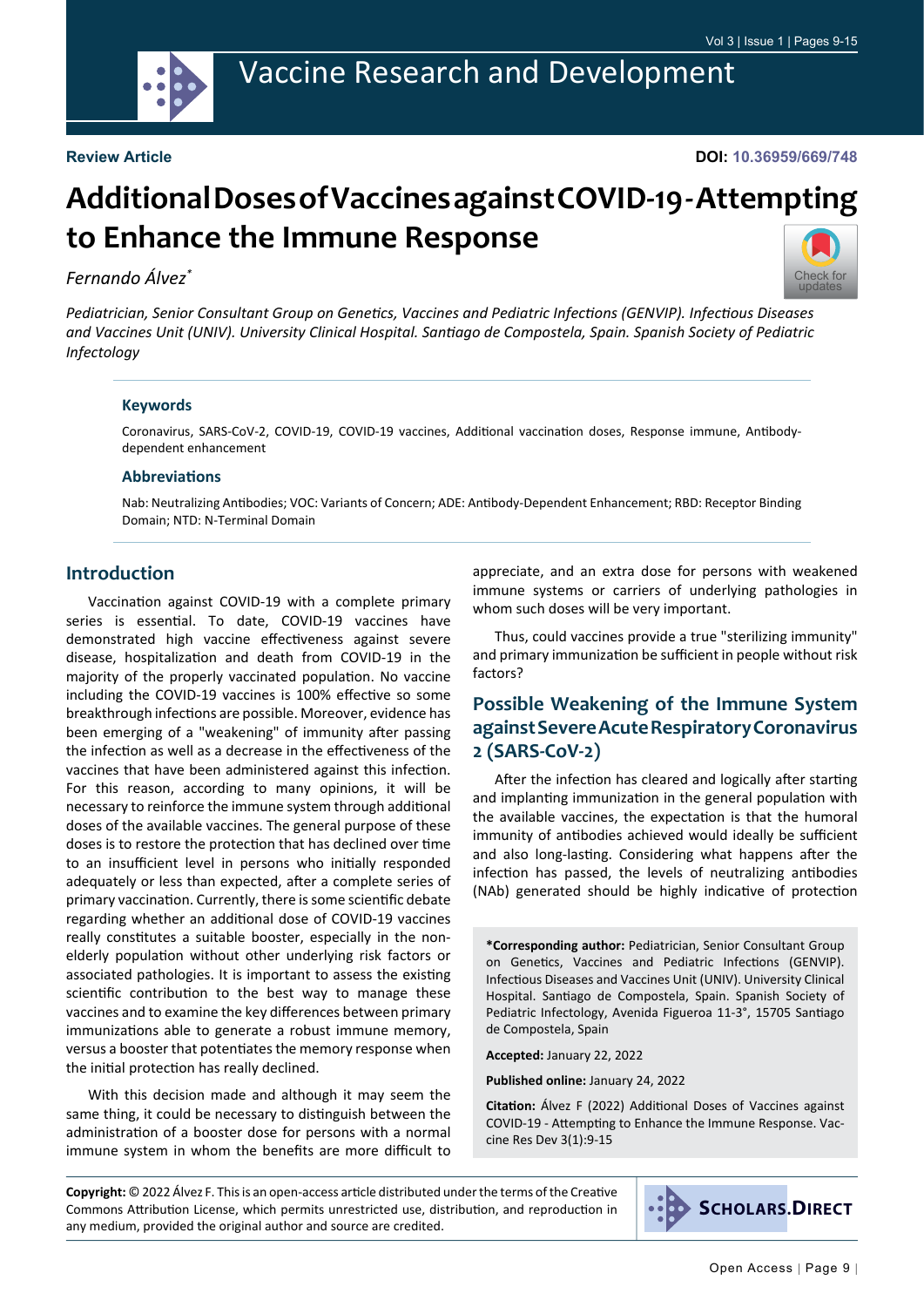against infection and disease. And the same can be assumed with vaccines because of the imprinting of specific antigen characteristics on the host. Although there is evidence of a waning of immunity both after passing SARS-CoV-2 infection and after vaccination, in immunocompetent persons neither their immune systems nor the vaccines are failing. In convalescent persons, the duration of this protective response is not yet well-defined, as discrepant findings have been reported. From an observed trend of the waning of the primary immune responses within a few months [\[1](#page-4-3)- [3\]](#page-4-4) to others expressing detectable Nab against SARS-CoV-2 and persisting in most subjects for 6 months or at least 12 months after infection, even in asymptomatic infections [\[4](#page-4-5)- [6\]](#page-4-6). It should be noted that the decrease in time of achieved antibodies is neither unexplained nor alarming. This decline is a common pattern in many infectious diseases and does not necessarily indicate the loss of long-term protective immunity.

#### **Is there a Similar Outcome of Immune Response after Primary Vaccination?**

So far, vaccines against COVID-19 are being effective even considering that, as with other vaccines, NAb titers may decline over time. Several studies of populations vaccinated against SARS-CoV-2 have shown a decrease in antibody levels in the first 6 months and with more attenuated responses against the new variants of concern (VOC) of the SARS-CoV-2 virus, leading to less protection against asymptomatic and mild cases. Fortunately, however, the effectiveness against severe infection and deaths remains relatively long-lasting, even taking into account certain limitations of the studies [\[7](#page-4-7)- [11\]](#page-4-8). At present, there is particular concern about the Delta and Omicron variants most active and transmissible VOC, and its potential immunologic escape, and that the vaccines would not be as effective. However, studies are consistently indicating that vaccines provide sufficient levels of protection against symptomatic and severe disease as well as death caused by Delta variant. [\[7](#page-4-7),[8,](#page-4-9)[12](#page-4-2)-[14](#page-5-9)]. For circulating VOC (as Omicron) that have not yet evolved sufficiently to escape the vaccine-induced immune response, no convincing cut-off point is yet known to indicate what level of antibody-threshold of protection - is most optimal for achieving adequate protection. It is not clear whether a reduction in NAb activity means that vaccines will be ineffective, though it is expected that despite such a reduction, the immune response achieved will still be sufficiently high to confer protection. In short, the available vaccines offer remarkable protection to immunocompetent individuals against SARS-CoV-2 from symptomatic infection, as well as asymptomatic infection and thus transmission. Specifically, this was evidenced by the results of clinical trials and observational studies of mRNA vaccines [[15\]](#page-5-10). And it seems rational that vaccinated persons reduce - not eliminate - the risk of transmission and contagion of the virus to the people in their environment, with a special contribution to those who cannot be vaccinated such as children under 5 years of age or persons with immunosuppression, although there is still insufficient evidence. Studies on SARS-CoV-2 transmission have confirmed that vaccinated persons are less likely to transmit the virus, including the VOCS, to their contacts

than unvaccinated persons. Therefore, those susceptible persons who are not immune at all against COVID-19 have a significantly lower risk of infection (and hospitalization) when other members of their close environment are immune, either by natural infection or by being properly vaccinated [[16](#page-5-0)[,17\]](#page-5-1). A reduction in viral load has been observed by PCR quantification in individuals immunized with the mRNA BNT162b2 vaccine [[18\]](#page-5-2), and in turn, a lower viral load has been associated with a reduction in viral transmission [\[19](#page-5-3)]. Vaccination, although it reduces the risk of infection with the Delta variant and hastens viral clearance - as the viral load declines more rapidly in the first few days - is not entirely effective in preventing its transmission in environments with prolonged exposure [[20\]](#page-5-4).

#### **What about the Immune Response over Time?**

The available information from systematic testing and sampling studies are reporting a moderate decline in protection (but always referring to the amount of NAb) against infection over time, and that therefore would emerge reinfections or breakthrough infections in those already vaccinated [\[9,](#page-4-0)[10](#page-4-1)]. However, and taking into account what occurs in convalescent patients once the infection has cleared, the antibody titers still circulating can predict a certain level of protection against symptomatic infection. It should be pointed out that the main objective of SARS-CoV-2 vaccines is to protect against severe disease rather than infection, and thus several welldesigned studies have shown sustained vaccine effectiveness, in some cases beyond 5 months, against severe disease in the majority of adults, especially among persons without significant underlying pathologies [\[12](#page-4-2),[21](#page-5-5),[22\]](#page-5-6). Regarding the estimated reductions in vaccine protection against infection, the data vary widely and are not easy to interpret given the versatility in prevalence, behavior and circulating variants among studies and countries [\[23](#page-5-7)]. Their comparison and interpretation is not very reliable to establish a breakdown in the protection against infection over time, and with more significance in the elderly due to the attributed senescence of their capacity to generate antibodies. A study, such as the one carried out in New York (USA) on behavioral changes in the estimated vaccine effectiveness against infection, showed that in the properly immunized, the drop in effectiveness was greater in those < 65 years of age (from 92-93% to 72-78%) vs. > 65 years (from 90.5% to 80%) [\[24](#page-5-8)].

#### **Requirement for an Extra Dose or Booster Dose of Vaccine**

It is essential to understand how immunity to SARS-CoV-2 evolves along the time in order to plan the course of this pandemic and to make important decisions on its prevention through immunization. The finding of a drop in the amount of NAb after primary immunization and the diversity with new variants, besides promoting mistrust in people about the goodness and benefits of the vaccines, have motivated the convenience of an additional vaccine dose.

The purpose is to prolong protection and to increase its magnitude even more, especially in certain risk groups, but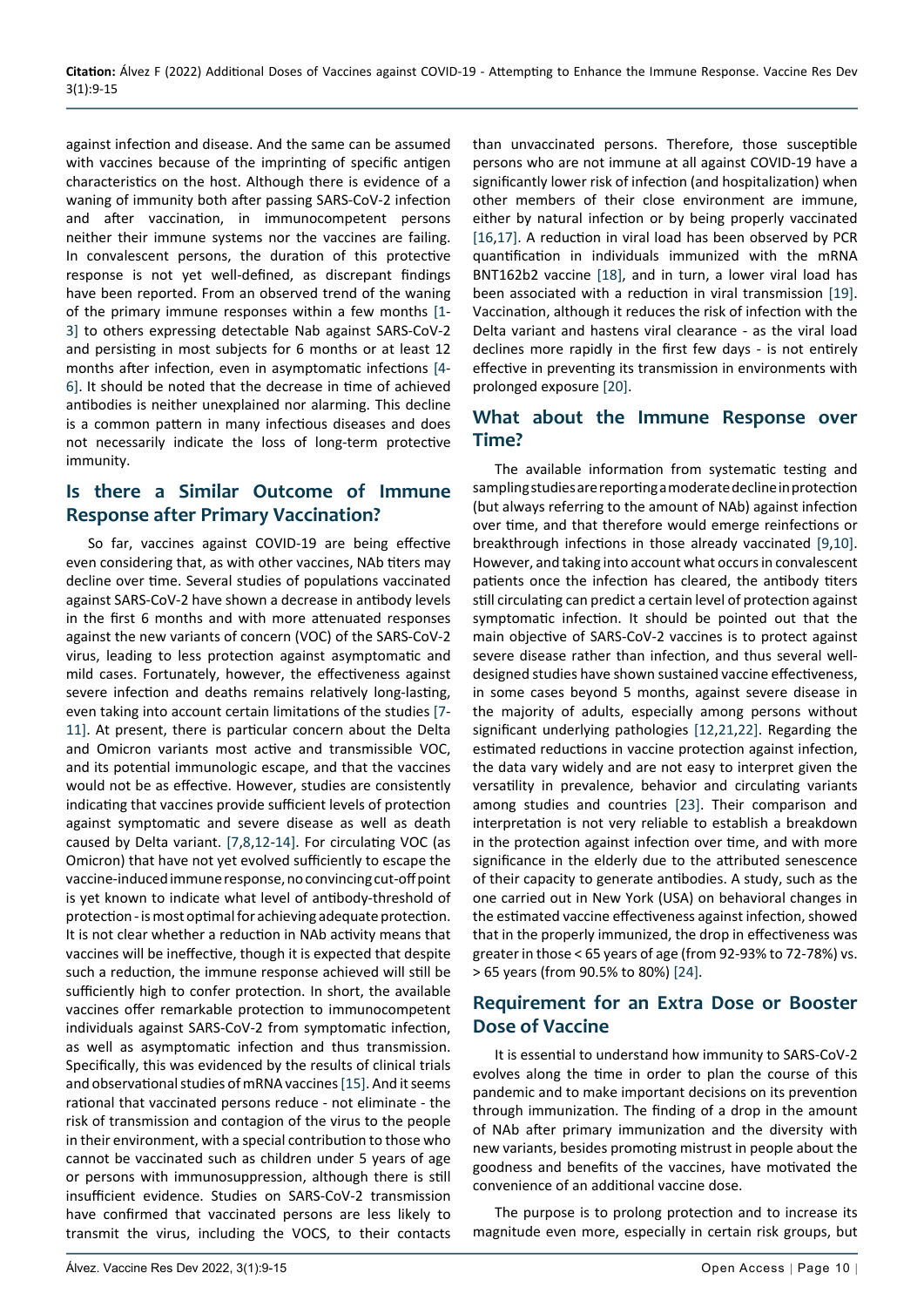with some discrepancies in its suitability for the general immunocompetent population. Thus, the decision was taken in some countries, backed by organizations such as WHO, CDC, FDA, ACIP and ECDC [[25](#page-5-14)-[29](#page-5-15)] to administer an additional dose after a period of time following primary vaccination. A shared reasonable and preferential decision for those persons with associated pathologies and, those with alterations in their immune system in whom adequate protection has not been achieved. Also, extendable to the elderly people due to their expected deterioration in the antibody response and, if the new variants of the virus that are circulating express different antigens capable of motivating inadequate immune responses to vaccines. It is already clear as it is being discussed that from an immunological point of view plasma Nab titers are expected to decline over time after primary vaccination, but it should be remembered that the immune response to this infection does not end here. If only antibodies are quantified, only a portion of the immune response is measured.

The vaccines available against the SARS-CoV-2 virus are based on the spike protein of the virus, focus and target of the antibodies that they will generate. It should be noted that this acquired protection-humoral immunity- after the corresponding vaccine doses, as occurs after natural infection, will be reinforced and completed by the memory immunity of T and B lymphocytes - cell-mediated immunity. By the way, this is less mentioned in the general information that is being transmitted about the definitive immune response. Antibodies decrease with time in all age groups and cellular memory although decreasing, is maintained longer [[30\]](#page-5-16). Elderly individuals may have a less robust capacity to generate cellular memory due to immunosenescence and therefore be more dependent on humoral immunity.

The effectiveness achieved against infection and severe disease may decrease at the same time, but this does not necessarily occur as different immunological components come into play. Although the fall of antibodies presupposes a greater vulnerability to infection, it does not always imply a loss of immune memory and a greater predisposition to severe disease. Memory lymphocytes are guarantees for protection against reinfection and play a major role in the long-term and especially in severe disease, even when NAb titers decrease and are essential for effective vaccination [[8,](#page-4-9)[29](#page-5-15),[31\]](#page-5-17). Specifically in the normal population without known risk factors, following natural infection and in those immunized with mRNA vaccines, it has been demonstrated a robust activation and response of T and B lymphocytes in the circulation and tissues [[4](#page-4-5)[,32\]](#page-5-12). The genuine T lymphocyte in a clonal expansion is activated in millions of copies as a defensive garrison. Another immune cell population, the memory B lymphocytes like a hard disk that replenish and reactivate specific antibodies, has been shown to increase for at least six months [[31\]](#page-5-17), and as has happened in infections other than the present one, it could be assumed -very optimistic view?- that they are able to persist even for decades [[33\]](#page-5-18). The antibody quality improves with time, becomes functionally more refined, and provides transversal protection, with far fewer antibodies needed to establish protection [\[34](#page-5-19)]. On the other hand, cytotoxic T lymphocytes eliminate already

infected cells. That is, if the antibodies apparently decline in people after some time, there is a vigilant and alert cellular memory immunity, which should be the basis and fundament of vaccination.

It is necessary to be realistic and consider that in relation to the SARS-CoV-2 coronavirus and due to the time elapsed, the knowledge of the magnitude of this relationship -with the immune system-during longer periods is still limited, especially with respect to the immunity generated in vaccinated persons.

## **Is the Cellular Memory Response Generated after Passing the Infection Similar to that after Immunization with Different Vaccines?**

Studies are already underway that may indicate the long-term behavior of these lymphocytes that make up the immunological memory. Some information is already available, such as the study by Turner JS, et al. which shows that two doses of the mRNA-based vaccine (BNT162b2) induce a persistent response of at least 15 weeks of memory B cells, thus enabling a strong and reinforced humoral immunity [\[35](#page-5-11)]. Results of some preliminary studies suggest that this specific immunity is of better quality in convalescents. Both acquired infection and immunization with mRNA vaccines in particular, elicit an equivalent number of memory B cells with rapid and robust production of antibodies in the first two months, but in those vaccinated an arrest of this antibody development was observed after two months. In those recovered from infection, memory B cells continued to progress and improve at least one year after infection had passed [\[32](#page-5-12)]. These findings support the need for a booster dose of vaccine. According to these authors, these differences may be related to the type of immune response that is triggered depending on whether the antigen entry point is via the upper respiratory or intramuscular route, or due to the different stimulus capacity of a whole virus or that of a spike protein. It is still too early to draw definitive conclusions until the results of further studies that are already underway are available.

The adaptive immune system is complex, raising the question of which type of immunity develops in people with acquired natural immunity and which are later vaccinated. The concurrence of both types of immunity or "hybrid immunity" is particularly of interest. A single dose of mRNA BNT162b2 vaccine in individuals with previous infection elicits a robust boosting antibody response and T-cell concentrations up to 5 times higher than in infection-naive individuals also vaccinated with a single dose [[35](#page-5-11)]. Vaccination is especially potent in people who have been infected, as it generates a 25 to 100 times higher antibody response. This increase is dependent on and stimulated by T lymphocytes and memory B lymphocytes, also enabling greater protection against variants [\[36](#page-5-13)]. Are these individuals suitable candidates for a booster dose?

#### **Issues for Consideration**

- The long-term impact of additional doses on reducing infection, hospital admissions, and disease transmission is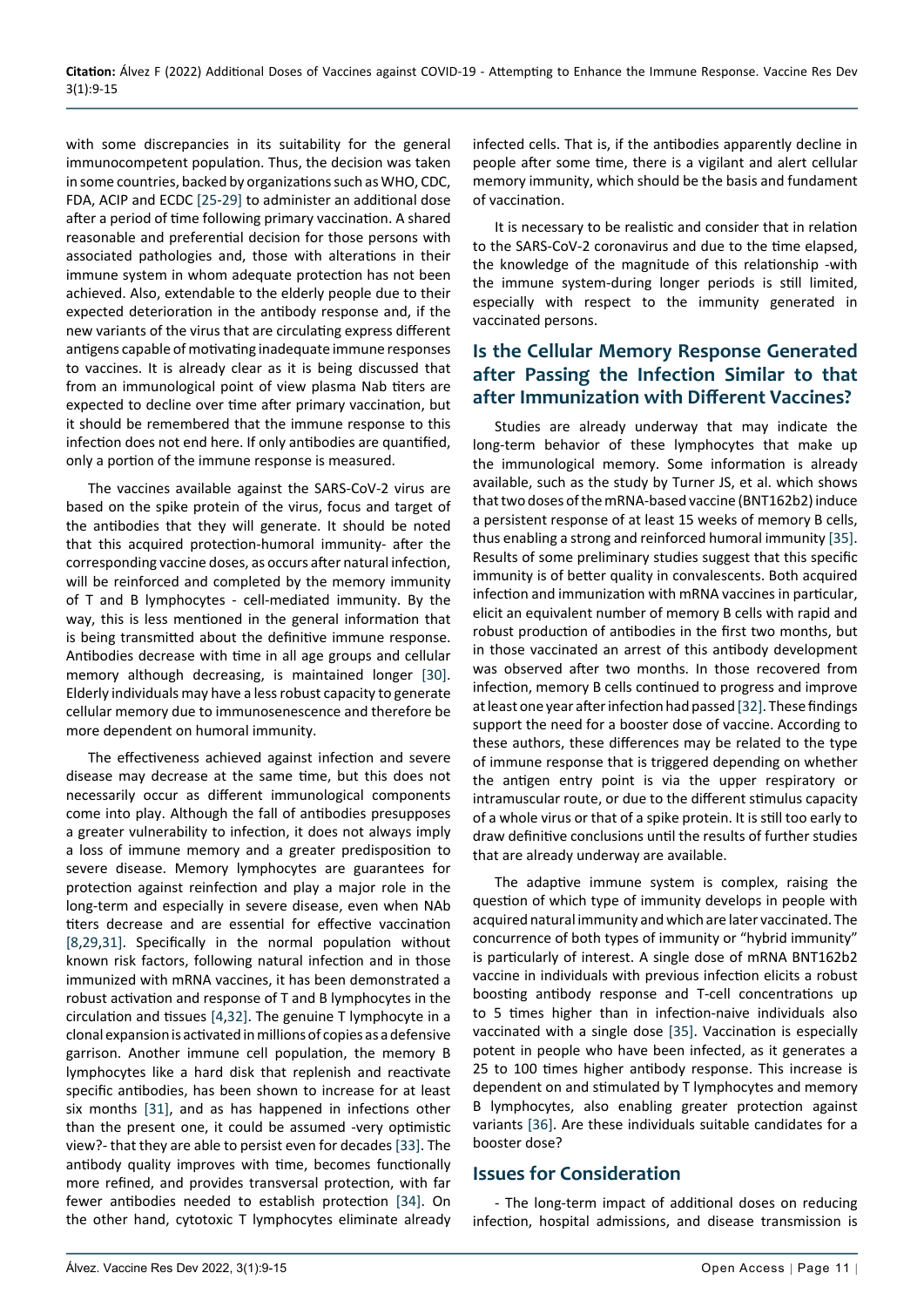not yet clear. Although plasma antibody levels will increase and it is assumed that they may temporarily extend the protection, the magnitude to which they increase T-cell and B-cell memory responses is not yet confirmed. There is optimism that they will achieve long-term protection against severe disease for the majority of the immunocompetent population. The prediction and demonstration that antibody levels can be increased in the general population should not be interpreted as proof of long-term effectiveness, and conclusive clinical results are needed to justify the indication for these additional doses. A careful and public analysis of the course of the results obtained would appear to be opportune to ensure that decisions on extra or booster doses are based more on reliable scientific data than on political or social motives [\[37](#page-5-23)].

-The uncertainty of increased risk in giving additional doses in those with a history of immune-mediated reactions after the second dose of some vaccines in particular. Myocarditis for example, a very rare adverse event associated with COVID-19 mRNA vaccines has occurred at a higher incidence than in the population in pre-pandemic years. At present, its occurrence after an additional dose of mRNA vaccine is unknown [[38\]](#page-5-25).

-The convenience of global equity. One aspect to keep in mind is the claim that the priority should be the primary vaccination of the greatest possible number of non-immune people before even considering extra or booster vaccines in immunocompetent persons, and in all countries, especially in those with more limited resources. WHO reminds this in an appeal for global vaccine equity: "The main objective is to increase imperatively the global vaccination coverage with the primary series" [\[25\]](#page-5-14). Furthermore, and quite relevant, the occurrence of new and frequent infections in countries with low vaccine compliance, due to vaccine shortage (or refusal), represents a risk that higher virus replications may result in mutations and the potential emergence of resistant VOC. The survival of the virus is conditioned to the availability of a sufficient number of persons susceptible to being infected in order to replicate easily. National action is not enough; it must be global because countries that do not control the virus efficiently represent a threat to others. At the time of writing, about 52% of the world population and only 4.2% of people in poor countries have received at least 1 dose of any COVID-19 vaccine [[39](#page-5-26)].

-The role of antibody-dependent enhancement phenomenon. Not all antibody responses are similar. In some viral infections, the antibodies generated in a previous infection or after vaccination can potentiate the recent secondary infection by facilitating the entry and replication of the virus (or its strains and variants) into the cells. This process is known as antibody-dependent enhancement of infection (ADE). These are pre-existing non-neutralizing or subneutralizing antibodies, especially IgG, which recognize the antigen [[40](#page-5-22)[,41](#page-5-27)]. In short, the pre-existing antibodies become allied with the newly arrived virus, facilitating infection and potentially worsening the disease. This phenomenon has been described in infections by other viruses, such as Zika and Dengue virus and rarely after early versions of the

measles vaccine [[42-](#page-5-20)[44](#page-6-0)]. It was speculated that a vaccine administered to persons never exposed to the virus could mimic the first infection with the production of antibodies causing that a true exposure to the natural infection of the virus would imply a more severe infectious process due to a hypothetical ADE phenomenon [[43\]](#page-5-21). With regard to SARS-CoV-2 infection, the virus would be able to open another lock on target cells, and also modify the transmission signal. This virus access is independent of the conventional entry pathway via the spike protein and ACE2 receptors. Results of an *in vitro* study show that a specific type of antibodies generated by SARS-CoV-2 infection can cause an ADE-induced infection and that these antibodies persist for at least six months after infection [[45](#page-6-1)]. It has been suggested that one explanation for the emergence of the *SARS-CoV-2-associated multisystemic inflammatory syndrome* in children even presenting a good antibody response of SARS-CoV-2 antibodies, maybe due to the ADE phenomenon. These are non-neutralizing nonspecific anti-protein S antibodies with a different activity profile [\[46](#page-6-2)]. There is currently no definitive clinical evidence that COVID-19 and its specific vaccines cause the ADE phenomenon. The existing data are derived basically from theoretical concepts or hypotheses or from *in vitro* studies.

But is ADE possible if the load and type of antibodies become very robust following the booster or extra dose in people who have already received two doses or have passed the infection?. It has been reported that in some cases of convalescent individuals, other antibodies generated may paradoxically enhance SARS-CoV-2 infection by making it easier for the spike protein to bind to ACE2, targeting specific sites in the N-terminal domain (NTD) of this protein. A conformational change of the usual receptor-binding domain (RBD) occurs, which is where the infection is prevented [[47\]](#page-6-3). The possible or hypothetical mechanisms of ADE in the disease could be very inherent to the virus and it must be admitted that the pathogenic components in individuals differ substantially between viruses, or even between strains of a particular virus as could be the subsequent variants of SARS-CoV-2. This potential risk, although not evident in millions of people already vaccinated worldwide, should not be neglected in the prevention of this novel virus infection with the development of subsequent vaccines [\[48](#page-6-4)]. The vaccines have to be able to generate NAb against potential VOC with an adequate immune response. If this is not the case, the generated non-neutralizing antibodies would facilitate the ADE phenomenon [[40](#page-5-22)].

#### **Conclusions**

- According to some experts opinion, the currently available information does not seem to show a strong need for a booster dose to the general immunocompetent population given that the vaccine effectiveness against severe disease is high and persistent, being more justified especially if the interest is to better prevent infection [[32-](#page-5-12)[34](#page-5-19),[36,](#page-5-13)[37](#page-5-23)]. However, some countries are already recommending the administration of additional doses of vaccines in immunocompetent persons without other risk factors, not elderly, even as early as 18 years of age [\[26](#page-5-24)].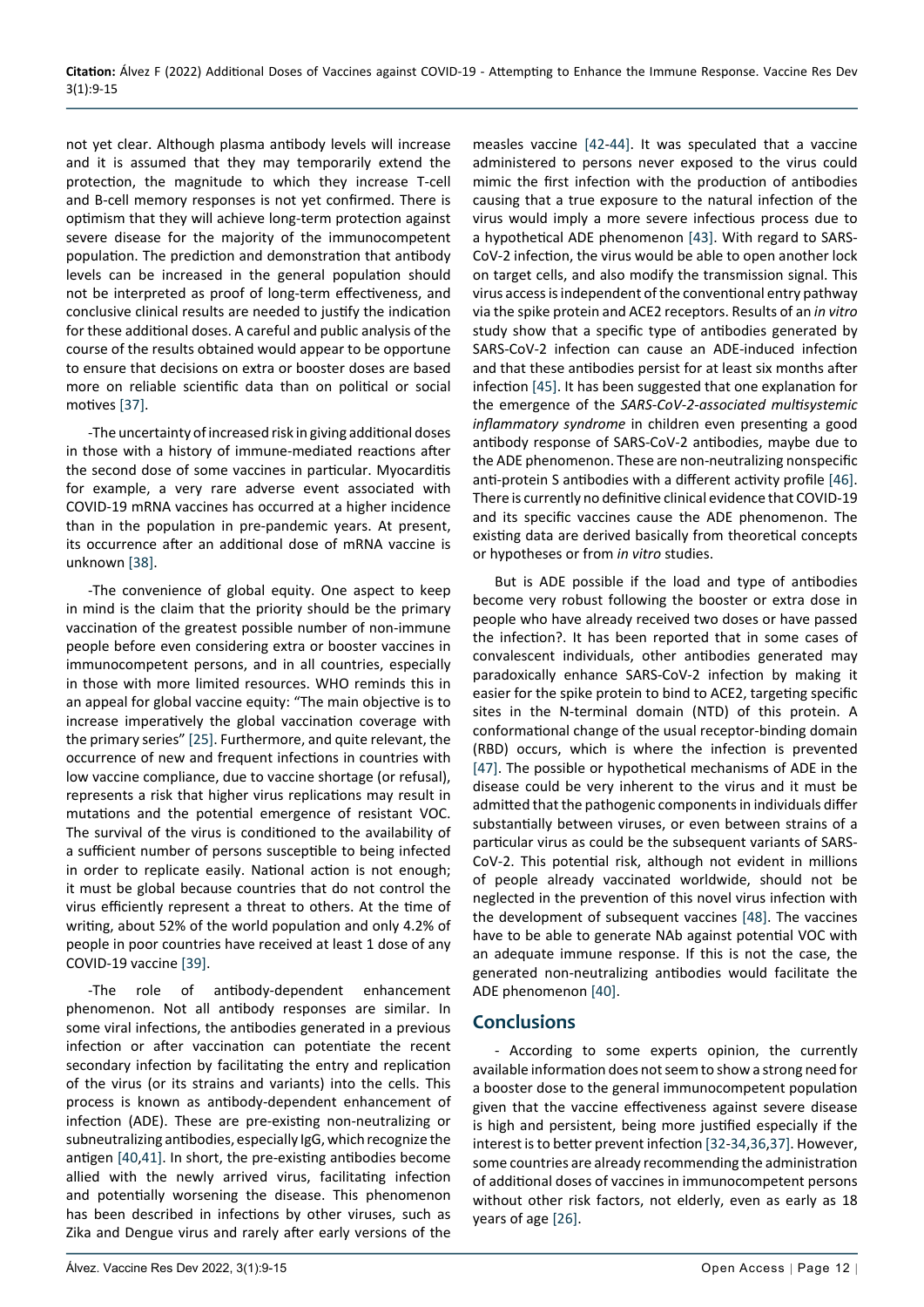- From now on, the introduction of additional doses of vaccines and their composition should be firmly based on clinical and observational studies and directed to the population groups most in need. Evidence showing reduced effectiveness of vaccines, in particular in protection against severe disease in the general population and in high-risk populations, or due to some circulating VOC. At present, the available information is still limited and inconclusive as to the systematic need for additional doses after a primary vaccination series [\[25](#page-5-14)]. Regarding the duration of immunity, there is more data available on mRNA vaccines than on other vaccines with different characteristics, namely protein-based vaccines [\[49](#page-6-5)].

-While accepting the imminence of an extra or booster dose, the uncertainty with the emergence of more VOC capable of partially evading the immune response to current vaccines based on the original strain of the virus, compels and justifies the search for "broad-spectrum" or universal vaccines. They should be of new generation against SARS-CoV-2 and new coronaviruses, protecting against infection with all known and emerging VOC. Studies are already underway to develop vaccines of this type. Ideally, one hopes for a vaccine that would cover not only SARS-CoV-2 and its variants, but other coronaviruses with known potential to cause severe disease in people in the future, most likely from the subgenus Sarbecovirus to which SARS-CoV-2 belongs. In other words, a universal pan-sarbecovirus vaccine [\[50](#page-6-6),[51\]](#page-6-7). Both systemic and nasal mucosal immunity are equally important. The vaccines now available, all administered intramuscularly, generate circulating antibodies in the blood, but with a slower response at the level of the nasal mucosa, a recognized gateway for the virus. The Delta and Omicron variants replicates much more in the respiratory tract than other variants. Intranasal vaccines under development have the potential to greatly reduce respiratory transmission and are expected to able to induce a strong immune response similar to that achieved by the intramuscular route [\[52\]](#page-6-8).

-As things stand and taking into account the threat of other VOC with potential transmission capacity, and the concern about antigenic changes that may condition vaccine protection, the prediction is that it will not be possible to eliminate SARS-CoV-2, and the population will have to adapt, confront it and learn to live with this virus. We are aware of a scenario in which vaccinated persons may become infected and present mild and asymptomatic processes if more VOC continue to appear and, the more remote possibility that the disease will be severe in a small proportion of vaccinated persons. In general, the situation will be changing due to the behavior of the virus and the idiosyncrasy of the population, but it will be imperative to continue vaccinating to avoid serious consequences. The presence of antibodies plays an important role in the prevention of severe disease, hospitalization, and death in the event of reinfection or breakthrough infections. The course of time will show the true preventive effectiveness of the additional doses of the vaccines and whether or not they need to be repeated periodically, annually, as is the case with the influenza virus. In the meantime, let the search continue for antiviral therapeutic agents that will not be conditioned by the molecular changes of the viruses.

### **Declarations**

- **•**  Ethics approval and consent to participate: No applicable.
- **•**  Consent for publication: No applicable.
- **•**  Availability of data and materials: No applicable.
- Funding and competing interest: No funding was provided for this manuscript. Author declares no conflict of interest.
- **•**  Authors' contributions: No applicable.
- **•**  Acknowledgements: No applicable.

#### **References**

- <span id="page-4-3"></span>1. [Beaudoin-Bussières G, Laumaea A, Anand SP, et al. \(2020\)](https://pubmed.ncbi.nlm.nih.gov/33067385/)  [Decline of humoral responses against SARS-CoV-2 Spike in](https://pubmed.ncbi.nlm.nih.gov/33067385/)  [convalescent individuals. mBio 11: e02590-20.](https://pubmed.ncbi.nlm.nih.gov/33067385/)
- 2. [Khoury DS, Cromer D, Reynaldi A, et al. \(2021\) Neutralizing](https://pubmed.ncbi.nlm.nih.gov/34002089/)  [antibody levels are highly predictive of immune protection](https://pubmed.ncbi.nlm.nih.gov/34002089/)  [from symptomatic SARS-CoV-2 infection. Nat Med 27:](https://pubmed.ncbi.nlm.nih.gov/34002089/)  [1205-1211.](https://pubmed.ncbi.nlm.nih.gov/34002089/)
- <span id="page-4-4"></span>3. [Wang K, Long QL, Deng HJ, et al. \(2021\) Longitudinal](https://pubmed.ncbi.nlm.nih.gov/32745196/)  [dynamics of the neutralizing antibody response to severe](https://pubmed.ncbi.nlm.nih.gov/32745196/)  [acute respiratory syndrome coronavirus 2 \(SARS-CoV-2\)](https://pubmed.ncbi.nlm.nih.gov/32745196/)  [infection. Clin Infect Dis 73: e531-e539.](https://pubmed.ncbi.nlm.nih.gov/32745196/)
- <span id="page-4-5"></span>4. [Zhang J, Lin H, Ye B, et al. \(2021\) One-year sustained cellular](https://pubmed.ncbi.nlm.nih.gov/34609506/)  [and humoral immunities of COVID-19 convalescents,](https://pubmed.ncbi.nlm.nih.gov/34609506/) Clin [Infect Dis ciab884](https://pubmed.ncbi.nlm.nih.gov/34609506/).
- 5. [Haveri A, Ekström N, Solastie A, et al. \(2021\) Persistence of](https://pubmed.ncbi.nlm.nih.gov/34580856/)  [neutralizing antibodies a year after SARS-CoV-2 infection.](https://pubmed.ncbi.nlm.nih.gov/34580856/)  [Eur J Immunol 51: 3203-3213.](https://pubmed.ncbi.nlm.nih.gov/34580856/)
- <span id="page-4-6"></span>6. [Choe PG, Kang KCh, Kim KH, et al. \(2021\) Persistence](https://pubmed.ncbi.nlm.nih.gov/34166506/)  [of neutralizing antibody response up to 1 year after](https://pubmed.ncbi.nlm.nih.gov/34166506/)  [asymptomatic or symptomatic SARS-CoV-2 Infection.](https://pubmed.ncbi.nlm.nih.gov/34166506/) J [Infect Dis 224: 1097-1099.](https://pubmed.ncbi.nlm.nih.gov/34166506/)
- <span id="page-4-7"></span>7. [Tregoning JS, Flight KE, Higham SL, et al. \(2021\) Progress](https://pubmed.ncbi.nlm.nih.gov/34373623/)  [of the COVID-19 vaccine effort: viruses, vaccines and](https://pubmed.ncbi.nlm.nih.gov/34373623/)  [variants versus efficacy, effectiveness and escape.](https://pubmed.ncbi.nlm.nih.gov/34373623/) Nat Rev [Immunol 21: 626-636.](https://pubmed.ncbi.nlm.nih.gov/34373623/)
- <span id="page-4-9"></span>8. [Cevik M, Grubaugh ND, Iwasaki A, et al. \(2021\) COVID-19](https://pubmed.ncbi.nlm.nih.gov/34534444/)  [vaccines: Keeping pace with SARS-CoV-2 variants. Cell](https://pubmed.ncbi.nlm.nih.gov/34534444/)  [184: 5077-5081.](https://pubmed.ncbi.nlm.nih.gov/34534444/)
- <span id="page-4-0"></span>9. [Levin EG, Lustig Y, Cohen C et al. \(2021\) Waning immune](https://pubmed.ncbi.nlm.nih.gov/34614326/)  [humoral response to BNT162b2 Covid-19 vaccine over 6](https://pubmed.ncbi.nlm.nih.gov/34614326/)  months. [N Engl J Med 385: e84.](https://pubmed.ncbi.nlm.nih.gov/34614326/)
- <span id="page-4-1"></span>10. [Chemaitelly H, Tang P, Hasan MR, et al. \(2021\) Waning](https://www.nejm.org/doi/full/10.1056/NEJMoa2114114)  [of BNT162b2 vaccine protection against SARS-CoV-2](https://www.nejm.org/doi/full/10.1056/NEJMoa2114114)  [infection in Qatar. N Engl J Med 385: e83.](https://www.nejm.org/doi/full/10.1056/NEJMoa2114114)
- <span id="page-4-8"></span>11. [Tenforde MW, Self WH, Adams K, et al. \(2021\) Association](https://pubmed.ncbi.nlm.nih.gov/34734975/)  [between mRNA Vaccination and COVID-19 Hospitalization](https://pubmed.ncbi.nlm.nih.gov/34734975/)  and Disease Severity. [JAMA 326: 2043-2054.](https://pubmed.ncbi.nlm.nih.gov/34734975/)
- <span id="page-4-2"></span>12. [Self WH, Tenforde MW, Rhoads JP, et al. \(2021\)](https://www.cdc.gov/mmwr/volumes/70/wr/mm7038e1.htm)  [Comparative effectiveness of moderna, Pfizer-BioNTech,](https://www.cdc.gov/mmwr/volumes/70/wr/mm7038e1.htm)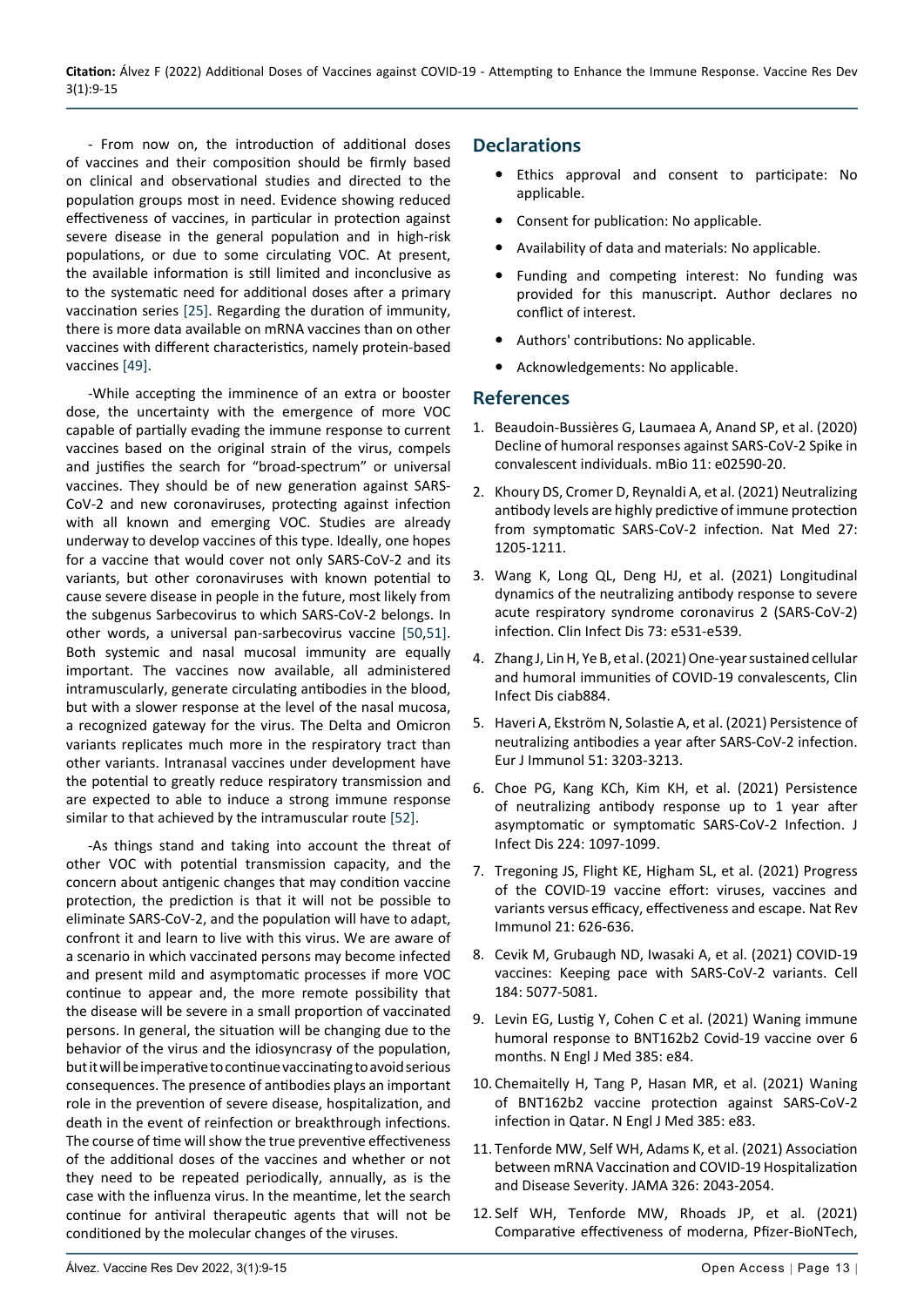[and Janssen \(Johnson & Johnson\) vaccines in preventing](https://www.cdc.gov/mmwr/volumes/70/wr/mm7038e1.htm)  [COVID-19 hospitalizations among adults without](https://www.cdc.gov/mmwr/volumes/70/wr/mm7038e1.htm)  [immunocompromising conditions - United States, March-](https://www.cdc.gov/mmwr/volumes/70/wr/mm7038e1.htm)[August 2021. MMWR Morb Mortal Wkly Rep 70: 1337-](https://www.cdc.gov/mmwr/volumes/70/wr/mm7038e1.htm) [1343.](https://www.cdc.gov/mmwr/volumes/70/wr/mm7038e1.htm)

- 13. [Sheikh A, Robertson C, Taylor B \(2021\) BNT162b2 and](https://www.nejm.org/doi/full/10.1056/NEJMc2113864)  [ChAdOx1 nCoV-19 Vaccine Effectiveness against death](https://www.nejm.org/doi/full/10.1056/NEJMc2113864)  [from the delta variant. N Engl J Med 385: 2195-2197.](https://www.nejm.org/doi/full/10.1056/NEJMc2113864)
- <span id="page-5-9"></span>14. [Reis BY, Barda N, Leshchinsky M, et al. \(2021\) Effectiveness](https://www.nejm.org/doi/full/10.1056/NEJMc2114290)  [of BNT162b2 vaccine against delta variant in adolescents.](https://www.nejm.org/doi/full/10.1056/NEJMc2114290)  N Engl J Med [385: 2101-2103.](https://www.nejm.org/doi/full/10.1056/NEJMc2114290)
- <span id="page-5-10"></span>15.[Dagan N, Barda N, Kepten E, et al. \(2021\) BNT162b2 mRNA](https://www.nejm.org/doi/full/10.1056/nejmoa2101765#:~:text=Conclusions,that of the randomized trial.)  [Covid-19 vaccine in a nationwide mass vaccination setting.](https://www.nejm.org/doi/full/10.1056/nejmoa2101765#:~:text=Conclusions,that of the randomized trial.)  [N Engl J Med 384: 1412-1423.](https://www.nejm.org/doi/full/10.1056/nejmoa2101765#:~:text=Conclusions,that of the randomized trial.)
- <span id="page-5-0"></span>16.[Nordström P, Ballin M, Nordström A \(2021\) Association](https://pubmed.ncbi.nlm.nih.gov/34633407/#:~:text=Nonimmune families with 1 immune,0.11%2D0.27%3B P %3C .)  [between risk of COVID-19 infection in nonimmune](https://pubmed.ncbi.nlm.nih.gov/34633407/#:~:text=Nonimmune families with 1 immune,0.11%2D0.27%3B P %3C .)  [Individuals and COVID-19 immunity in their family](https://pubmed.ncbi.nlm.nih.gov/34633407/#:~:text=Nonimmune families with 1 immune,0.11%2D0.27%3B P %3C .)  members. [JAMA Intern Med](https://pubmed.ncbi.nlm.nih.gov/34633407/#:~:text=Nonimmune families with 1 immune,0.11%2D0.27%3B P %3C .) 181: 1589-1595.
- <span id="page-5-1"></span>17. [Shah ASV, Gribben C, Bishop J, et al. \(2021\) Effect of](https://www.nejm.org/doi/full/10.1056/nejmc2106757)  [vaccination on transmission of SARS-CoV-2. N Engl J Med](https://www.nejm.org/doi/full/10.1056/nejmc2106757)  [385: 1718-1720.](https://www.nejm.org/doi/full/10.1056/nejmc2106757)
- <span id="page-5-2"></span>18. [Levine-Tiefenbrun M, Yelin I, Katz R, et al](https://search.bvsalud.org/global-literature-on-novel-coronavirus-2019-ncov/resource/en/covidwho-1157912)*.* (2021) Initial [report of decreased SARS-CoV-2 viral load after inoculation](https://search.bvsalud.org/global-literature-on-novel-coronavirus-2019-ncov/resource/en/covidwho-1157912)  [with the BNT162b2 vaccine. Nat Med 27: 790-792.](https://search.bvsalud.org/global-literature-on-novel-coronavirus-2019-ncov/resource/en/covidwho-1157912)
- <span id="page-5-3"></span>19. [Thompson MG, Burgess JL, Naleway AL, et al. \(2021\)](https://www.nejm.org/doi/full/10.1056/nejmoa2107058)  [Prevention and attenuation of Covid-19 with the](https://www.nejm.org/doi/full/10.1056/nejmoa2107058)  [BNT162b2 and mRNA-1273 vaccines. N Engl J Med 385:](https://www.nejm.org/doi/full/10.1056/nejmoa2107058)  [320-329.](https://www.nejm.org/doi/full/10.1056/nejmoa2107058)
- <span id="page-5-4"></span>20. [Singanayagam A, Hakki S, Dunning J, et al. \(2021\)](https://www.thelancet.com/journals/laninf/article/PIIS1473-3099(21)00648-4/fulltext)  [Community transmission and viral load kinetics of the](https://www.thelancet.com/journals/laninf/article/PIIS1473-3099(21)00648-4/fulltext)  [SARS-CoV-2 delta \(B.1.617.2\) variant in vaccinated](https://www.thelancet.com/journals/laninf/article/PIIS1473-3099(21)00648-4/fulltext)  [and unvaccinated individuals in the UK: A prospective,](https://www.thelancet.com/journals/laninf/article/PIIS1473-3099(21)00648-4/fulltext)  [longitudinal, cohort study. Lancet Infect Dis 34756187](https://www.thelancet.com/journals/laninf/article/PIIS1473-3099(21)00648-4/fulltext).
- <span id="page-5-5"></span>21. [Tartof SY, Slezak JM, Fischer H, et al. \(2021\) Effectiveness of](https://pubmed.ncbi.nlm.nih.gov/34619098/)  [mRNA &BNT162b2 COVID-19 vaccine up to 6 months in a](https://pubmed.ncbi.nlm.nih.gov/34619098/)  [large integrated health system in the USA: A retrospective](https://pubmed.ncbi.nlm.nih.gov/34619098/)  cohort study. [Lancet 398: 1407-1416.](https://pubmed.ncbi.nlm.nih.gov/34619098/)
- <span id="page-5-6"></span>22. [Andrews N, Tessier E, Stowe J, et al. \(2021\) Vaccine](https://www.medrxiv.org/content/10.1101/2021.09.15.21263583v1)  [effectiveness and duration of protection of Comirnaty,](https://www.medrxiv.org/content/10.1101/2021.09.15.21263583v1)  [Vaxzevria and Spikevax against mild and severe COVID-19](https://www.medrxiv.org/content/10.1101/2021.09.15.21263583v1)  [in the UK. medRxiv.](https://www.medrxiv.org/content/10.1101/2021.09.15.21263583v1)
- <span id="page-5-7"></span>23. [Scott J, Richterman A, Cevik M, et al. \(2021\) Covid-19](https://www.bmj.com/content/374/bmj.n2320)  [vaccination: evidence of waning immunity is overstated.](https://www.bmj.com/content/374/bmj.n2320)  [BMJ 374: n2320.](https://www.bmj.com/content/374/bmj.n2320)
- <span id="page-5-8"></span>24. [Rosenberg ES, Holtgrave DR, Dorabawila V, et al. \(2021\)](https://www.cdc.gov/mmwr/volumes/70/wr/mm7037a7.htm)  [New COVID-19 Cases and hospitalizations among adults,](https://www.cdc.gov/mmwr/volumes/70/wr/mm7037a7.htm)  [by vaccination Status - New York, May 3-July 25, 2021.](https://www.cdc.gov/mmwr/volumes/70/wr/mm7037a7.htm)  [MMWR Morb Mortal Wkly Rep 70: 1306-1311.](https://www.cdc.gov/mmwr/volumes/70/wr/mm7037a7.htm)
- <span id="page-5-14"></span>25. [WHO \(2021\) Interim statement on booster doses for](https://www.who.int/news/item/04-10-2021-interim-statement-on-booster-doses-for-covid-19-vaccination)  [COVID-19 vaccination.](https://www.who.int/news/item/04-10-2021-interim-statement-on-booster-doses-for-covid-19-vaccination)
- <span id="page-5-24"></span>26. [Centers for Disease Control and Prevention \(CDC\) \(2021\)](https://www.cdc.gov/coronavirus/2019-ncov/vaccines/booster-shot.html)  [COVID-19 vaccine booster dose.](https://www.cdc.gov/coronavirus/2019-ncov/vaccines/booster-shot.html)
- 27. [FDA Press Announcements \(2021\) Coronavirus \(COVID-19\)](https://www.fda.gov/news-events/press-announcements/coronavirus-covid-19-update-fda-takes-additional-actions-use-booster-dose-covid-19-vaccines)  [Update: FDA Takes Additional Actions on the Use of a](https://www.fda.gov/news-events/press-announcements/coronavirus-covid-19-update-fda-takes-additional-actions-use-booster-dose-covid-19-vaccines)  [Booster Dose for COVID-19 Vaccines.](https://www.fda.gov/news-events/press-announcements/coronavirus-covid-19-update-fda-takes-additional-actions-use-booster-dose-covid-19-vaccines)
- 28. [Mbaeyi S, Oliver SE, Collins JP, et al. \(2021\) The](https://pubmed.ncbi.nlm.nih.gov/34735422/)  [Advisory Committee on Immunization Practices' Interim](https://pubmed.ncbi.nlm.nih.gov/34735422/)  [Recommendations for Additional Primary and Booster](https://pubmed.ncbi.nlm.nih.gov/34735422/)  [Doses of COVID-19 Vaccines United States, 2021. MMWR](https://pubmed.ncbi.nlm.nih.gov/34735422/)  [Morb Mortal Wkly Rep 70: 1545-1552.](https://pubmed.ncbi.nlm.nih.gov/34735422/)
- <span id="page-5-15"></span>29. [European Centre for Disease Prevention and Control](https://www.ecdc.europa.eu/en/publications-data/covid-19-public-health-considerations-additional-vaccine-doses)  [\(2021\) Interim public health considerations for the](https://www.ecdc.europa.eu/en/publications-data/covid-19-public-health-considerations-additional-vaccine-doses)  [provision of additional COVID-19 vaccine doses.](https://www.ecdc.europa.eu/en/publications-data/covid-19-public-health-considerations-additional-vaccine-doses)
- <span id="page-5-16"></span>30. [Stephens DS, Mc Elrath MJ \(2020\) COVID-19 and the path](https://pubmed.ncbi.nlm.nih.gov/32915201/)  [to immunity. JAMA 324: 1279-1281.](https://pubmed.ncbi.nlm.nih.gov/32915201/)
- <span id="page-5-17"></span>31.[Gaebler C, Wang Z, Lorenzi, et al](https://pubmed.ncbi.nlm.nih.gov/33461210/)*.* (2021) Evolution of [antibody immunity to SARS-CoV-2.](https://pubmed.ncbi.nlm.nih.gov/33461210/) Nature 591: 639-644.
- <span id="page-5-12"></span>32. [Cho A, Muecksch F, Dennis SB, et al](https://pubmed.ncbi.nlm.nih.gov/34619745/)*.* (2021) Anti-SARS-[CoV-2 receptor binding domain antibody evolution after](https://pubmed.ncbi.nlm.nih.gov/34619745/)  mRNA vaccination. [Nature 600: 517-522.](https://pubmed.ncbi.nlm.nih.gov/34619745/)
- <span id="page-5-18"></span>33. [Amanna IJ, Carlson NE, Slifka MK \(2007\) Duration of](https://pubmed.ncbi.nlm.nih.gov/17989383/)  [humoral immunity to common viral and vaccine antigens.](https://pubmed.ncbi.nlm.nih.gov/17989383/)  [N Engl J Med 357: 1903-1915.](https://pubmed.ncbi.nlm.nih.gov/17989383/)
- <span id="page-5-19"></span>34. [Turner JS, O'Halloran JA, Kalaidina E, et al. \(2021\) SARS-](https://pubmed.ncbi.nlm.nih.gov/34182569/)[CoV-2 mRNA vaccines induce persistent human germinal](https://pubmed.ncbi.nlm.nih.gov/34182569/)  [centre responses. Nature 596: 109-113.](https://pubmed.ncbi.nlm.nih.gov/34182569/)
- <span id="page-5-11"></span>35. [Angyal A, Longet S, Moore SC, et al. \(2021\) T-cell and](https://pubmed.ncbi.nlm.nih.gov/34778853/)  [antibody responses to first BNT162b2 vaccine dose in](https://pubmed.ncbi.nlm.nih.gov/34778853/)  [previously infected and SARS-CoV-2-naive UK health-care](https://pubmed.ncbi.nlm.nih.gov/34778853/)  [workers: a multicentre prospective cohort study. Lancet](https://pubmed.ncbi.nlm.nih.gov/34778853/)  [Microbe 3: e21-e31.](https://pubmed.ncbi.nlm.nih.gov/34778853/)
- <span id="page-5-13"></span>36. [Crotty S \(2021\) Hybrid immunity. Science 372: 1392-1393.](https://www.science.org/doi/full/10.1126/science.abj2258)
- <span id="page-5-23"></span>37. [Krause PR, Fleming TR, Peto R, et al. \(2021\) Considerations](https://pubmed.ncbi.nlm.nih.gov/34534516/)  [in boosting COVID-19 vaccine immune responses.](https://pubmed.ncbi.nlm.nih.gov/34534516/) Lancet [398: 1377-1380.](https://pubmed.ncbi.nlm.nih.gov/34534516/)
- <span id="page-5-25"></span>38. [Perez Y, Levy ER, Joshi AY, et al. \(2021\) Myocarditis](https://pubmed.ncbi.nlm.nih.gov/34734240/)  [following COVID-19 mRNA vaccine: A case series and](https://pubmed.ncbi.nlm.nih.gov/34734240/)  [incidence rate determination.](https://pubmed.ncbi.nlm.nih.gov/34734240/) Clin Infect Dis ciab926.
- <span id="page-5-26"></span>39. [Ritchie H, Mathieu E, Rodés-Guirao L, et al. \(2021\) What](https://ourworldindata.org/covid-vaccinations)  [share of the population has been partly or fully vaccinated](https://ourworldindata.org/covid-vaccinations)  [against](https://ourworldindata.org/covid-vaccinations) COVID-19? Our World in Data.
- <span id="page-5-22"></span>40. [Sánchez-Zuno GA, Matuz-Flores MG, González-Estevez G,](https://pubmed.ncbi.nlm.nih.gov/34632844/)  [et al. \(2021\) A review: Antibody-dependent enhancement](https://pubmed.ncbi.nlm.nih.gov/34632844/)  [in COVID-19: The not so friendly side of antibodies.](https://pubmed.ncbi.nlm.nih.gov/34632844/) Int J [Immunopathol Pharmacol 35: 1-15.](https://pubmed.ncbi.nlm.nih.gov/34632844/)
- <span id="page-5-27"></span>41. [Bastug A, Bodur H \(2022\) SARS-CoV-2 Infection](https://pesquisa.bvsalud.org/global-literature-on-novel-coronavirus-2019-ncov/resource/pt/covidwho-1353627)  [and Antibody-Dependent Enhancement. Studies in](https://pesquisa.bvsalud.org/global-literature-on-novel-coronavirus-2019-ncov/resource/pt/covidwho-1353627)  [Computational Intelligence 963: 101-113.](https://pesquisa.bvsalud.org/global-literature-on-novel-coronavirus-2019-ncov/resource/pt/covidwho-1353627)
- <span id="page-5-20"></span>42. [Rothan HA, Bidokhti MRM, Byrareddy SN \(2018\) Current](https://pubmed.ncbi.nlm.nih.gov/29352633/)  [concerns and perspectives on Zika virus co-infection with](https://pubmed.ncbi.nlm.nih.gov/29352633/)  arboviruses and HIV. J [Autoimmun 89: 11-20.](https://pubmed.ncbi.nlm.nih.gov/29352633/)
- <span id="page-5-21"></span>43. [Sridhar S, Luedtke A, Langevin E, et al. \(2018\) Effect of](https://pubmed.ncbi.nlm.nih.gov/29897841/)  [dengue serostatus on dengue vaccine safety and efficacy.](https://pubmed.ncbi.nlm.nih.gov/29897841/)  [N Engl J Med 379: 327-340.](https://pubmed.ncbi.nlm.nih.gov/29897841/)